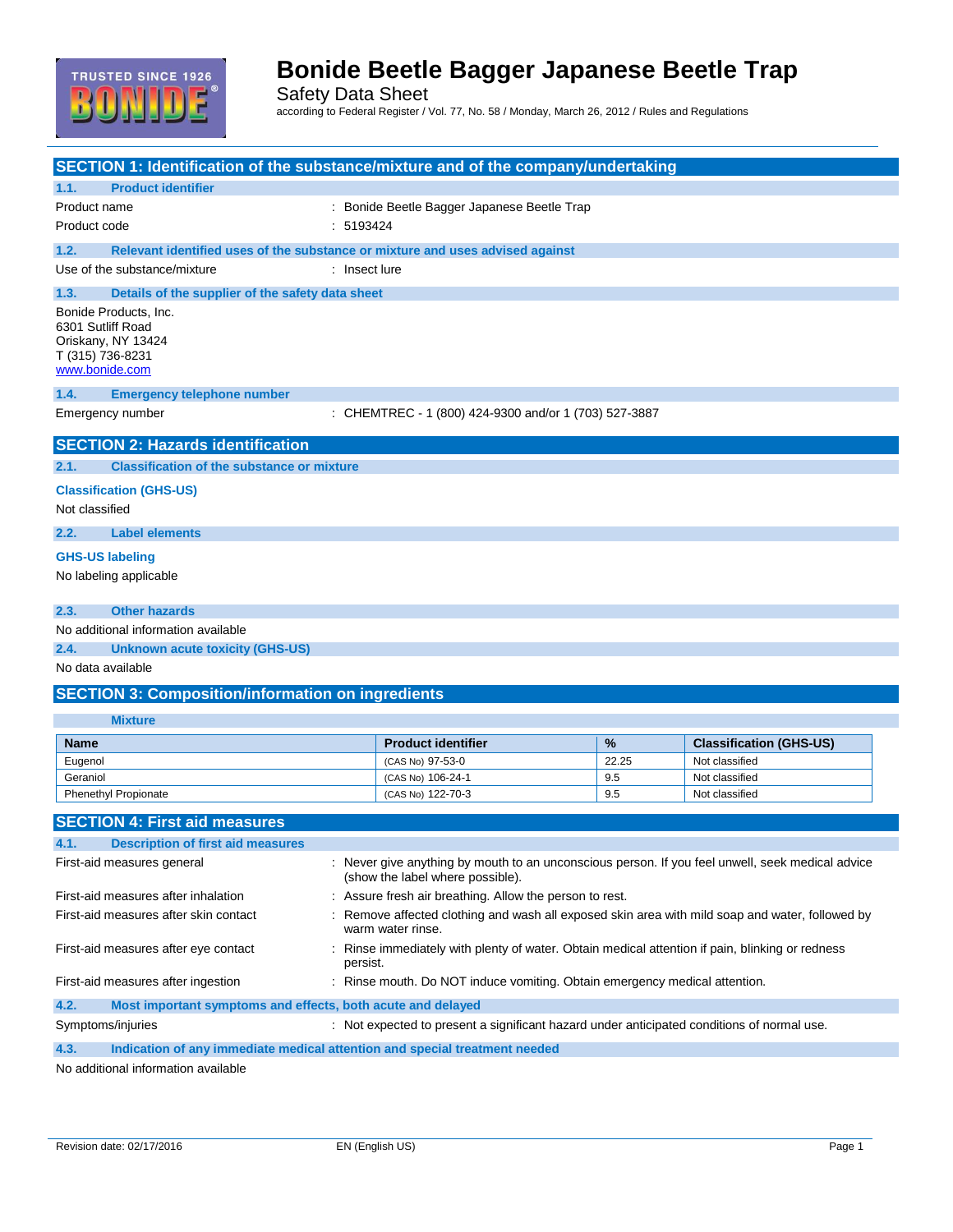Safety Data Sheet

according to Federal Register / Vol. 77, No. 58 / Monday, March 26, 2012 / Rules and Regulations

| <b>SECTION 5: Firefighting measures</b>                                              |                                                                                                                    |
|--------------------------------------------------------------------------------------|--------------------------------------------------------------------------------------------------------------------|
| <b>Extinguishing media</b><br>5.1.                                                   |                                                                                                                    |
| Suitable extinguishing media                                                         | : Foam. Dry powder. Carbon dioxide. Water spray. Sand.                                                             |
| Unsuitable extinguishing media                                                       | : Do not use a heavy water stream.                                                                                 |
| 5.2.<br>Special hazards arising from the substance or mixture                        |                                                                                                                    |
| No additional information available                                                  |                                                                                                                    |
| 5.3.<br><b>Advice for firefighters</b>                                               |                                                                                                                    |
| Firefighting instructions                                                            | : Use water spray or fog for cooling exposed containers. Exercise caution when fighting any                        |
|                                                                                      | chemical fire.                                                                                                     |
| Protection during firefighting                                                       | : Do not enter fire area without proper protective equipment, including respiratory protection.                    |
| <b>SECTION 6: Accidental release measures</b>                                        |                                                                                                                    |
| 6.1.<br>Personal precautions, protective equipment and emergency procedures          |                                                                                                                    |
|                                                                                      |                                                                                                                    |
| 6.1.1.<br>For non-emergency personnel                                                |                                                                                                                    |
| <b>Emergency procedures</b>                                                          | : Evacuate unnecessary personnel.                                                                                  |
| 6.1.2.<br>For emergency responders                                                   |                                                                                                                    |
| Protective equipment                                                                 | : Equip cleanup crew with proper protection.                                                                       |
| <b>Emergency procedures</b>                                                          | : Ventilate area.                                                                                                  |
| 6.2.<br><b>Environmental precautions</b>                                             |                                                                                                                    |
| Prevent entry to sewers and public waters. Product is intended for outside use only. |                                                                                                                    |
| 6.3.<br>Methods and material for containment and cleaning up                         |                                                                                                                    |
| Methods for cleaning up                                                              | : Store away from other materials.                                                                                 |
| 6.4.<br><b>Reference to other sections</b>                                           |                                                                                                                    |
| See Heading 8. Exposure controls and personal protection.                            |                                                                                                                    |
|                                                                                      |                                                                                                                    |
| <b>SECTION 7: Handling and storage</b>                                               |                                                                                                                    |
| <b>Precautions for safe handling</b><br>7.1.                                         |                                                                                                                    |
| Precautions for safe handling                                                        | : Wash hands and other exposed areas with mild soap and water before eat, drink or smoke and<br>when leaving work. |
| 7.2.<br>Conditions for safe storage, including any incompatibilities                 |                                                                                                                    |
| Storage conditions                                                                   | : Store in original container.                                                                                     |
| Incompatible products                                                                | Strong bases. Strong acids.                                                                                        |
| Incompatible materials                                                               | : Sources of ignition.                                                                                             |
| <b>Specific end use(s)</b><br>7.3.                                                   |                                                                                                                    |
| No additional information available                                                  |                                                                                                                    |
| <b>SECTION 8: Exposure controls/personal protection</b>                              |                                                                                                                    |
| <b>Control parameters</b><br>8.1.                                                    |                                                                                                                    |
| No additional information available                                                  |                                                                                                                    |
| <b>Exposure controls</b><br>8.2.                                                     |                                                                                                                    |
| Personal protective equipment                                                        | : Avoid all unnecessary exposure.                                                                                  |
| Hand protection                                                                      | : Wear protective gloves.                                                                                          |
| Eye protection                                                                       | Chemical goggles or safety glasses.                                                                                |
| Respiratory protection                                                               | : Wear approved mask.                                                                                              |
| Other information                                                                    | : When using, do not eat, drink or smoke.                                                                          |
| <b>SECTION 9: Physical and chemical properties</b>                                   |                                                                                                                    |
| Information on basic physical and chemical properties<br>9.1.                        |                                                                                                                    |
| Physical state                                                                       | : Solid                                                                                                            |
| Appearance                                                                           | Whitish waxy like lure.                                                                                            |
| Color                                                                                | White to yellow.                                                                                                   |
| Odor                                                                                 | : Floral, fruiy odor.                                                                                              |
|                                                                                      |                                                                                                                    |
| Revision date: 02/17/2016                                                            | EN (English US)<br>2/5                                                                                             |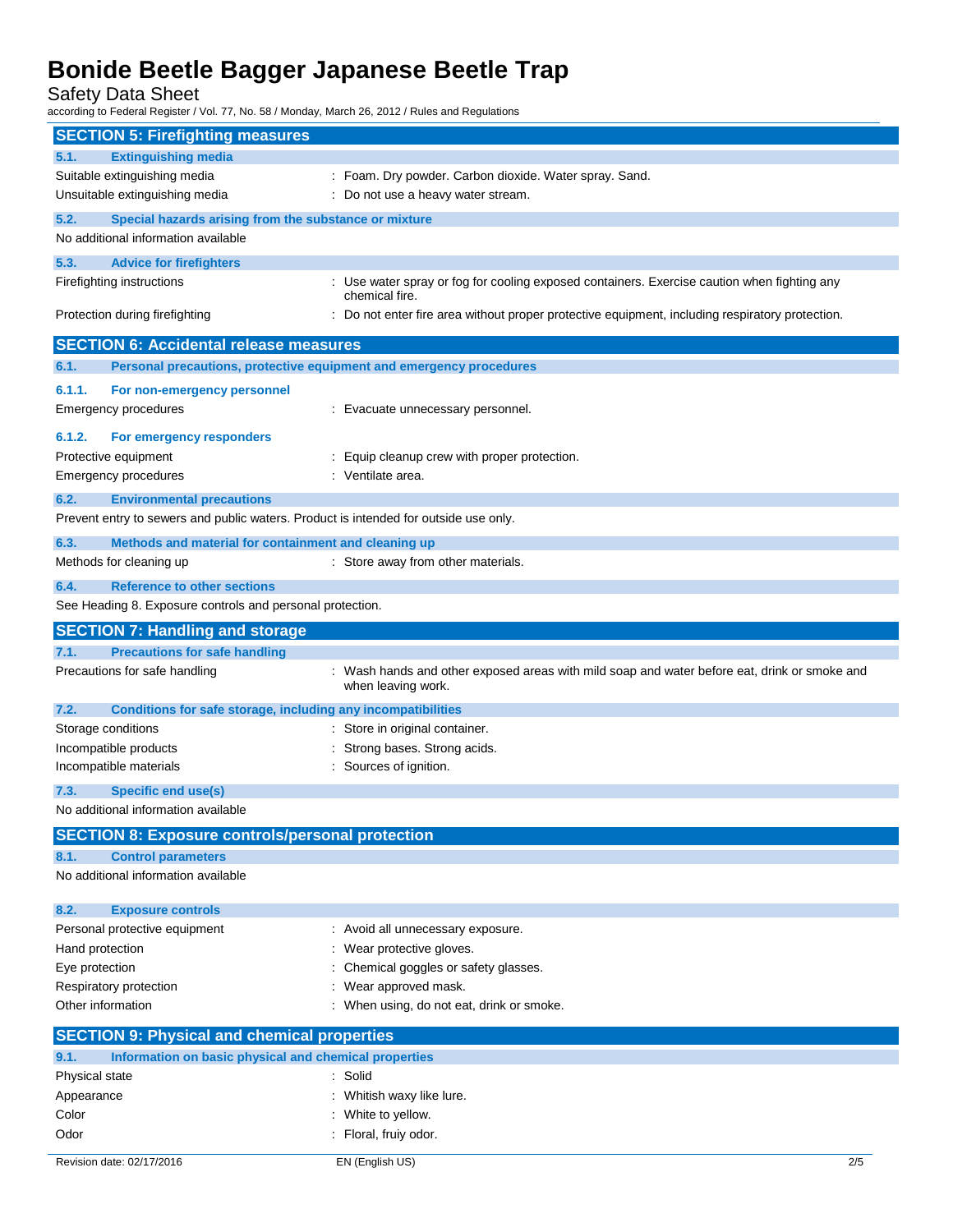Safety Data Sheet

according to Federal Register / Vol. 77, No. 58 / Monday, March 26, 2012 / Rules and Regulations

| Odor threshold                              | No data available   |
|---------------------------------------------|---------------------|
| рH                                          | $5 - 7$             |
| Relative evaporation rate (butyl acetate=1) | No data available   |
| Melting point                               | No data available   |
| Freezing point                              | No data available   |
| Boiling point                               | No data available   |
| Flash point                                 | 190 °C closed cup   |
| Self ignition temperature                   | No data available   |
| Decomposition temperature                   | No data available   |
| Flammability (solid, gas)                   | No data available   |
| Vapor pressure                              | No data available   |
| Relative vapor density at 20 °C             | No data available   |
| Relative density                            | 1.05                |
| Solubility                                  | Insoluble in water. |
| Log Pow                                     | No data available   |
| Log Kow                                     | No data available   |
| Viscosity, kinematic                        | No data available   |
| Viscosity, dynamic                          | No data available   |
| Explosive properties                        | No data available   |
| Oxidizing properties                        | No data available   |
| Explosive limits                            | No data available   |
|                                             |                     |

### **9.2. Other information**

No additional information available

|                  | <b>SECTION 10: Stability and reactivity</b>  |                  |
|------------------|----------------------------------------------|------------------|
| 10.1.            | <b>Reactivity</b>                            |                  |
|                  | No additional information available          |                  |
| 10.2.            | <b>Chemical stability</b>                    |                  |
|                  | Stable under normal conditions.              |                  |
| 10.3.            | <b>Possibility of hazardous reactions</b>    |                  |
| Not established. |                                              |                  |
| 10.4.            | <b>Conditions to avoid</b>                   |                  |
|                  | Extremely high or low temperatures.          |                  |
| 10.5.            | <b>Incompatible materials</b>                |                  |
|                  | Strong acids. Strong bases.                  |                  |
| 10.6.            | <b>Hazardous decomposition products</b>      |                  |
|                  | Carbon monoxide, Carbon dioxide.             |                  |
|                  | <b>SECTION 11: Toxicological information</b> |                  |
| 11.1.            | Information on toxicological effects         |                  |
| Acute toxicity   |                                              | : Not classified |

| <b>Eeugenol (97-53-0)</b>         |                         |
|-----------------------------------|-------------------------|
| LD50 oral rat                     | 2680 mg/kg (Rat)        |
| <b>Geraniol (106-24-1)</b>        |                         |
| LD50 oral rat                     | 3600 mg/kg (Rat)        |
| LD50 dermal rabbit                | $>$ 5000 mg/kg (Rabbit) |
| Skin corrosion/irritation         | : Not classified        |
|                                   | pH: 5 - 7               |
| Serious eye damage/irritation     | : Not classified        |
|                                   | pH: 5 - 7               |
| Respiratory or skin sensitization | : Not classified        |
|                                   |                         |
| Revision date: 02/17/2016         | 3/5<br>EN (English US)  |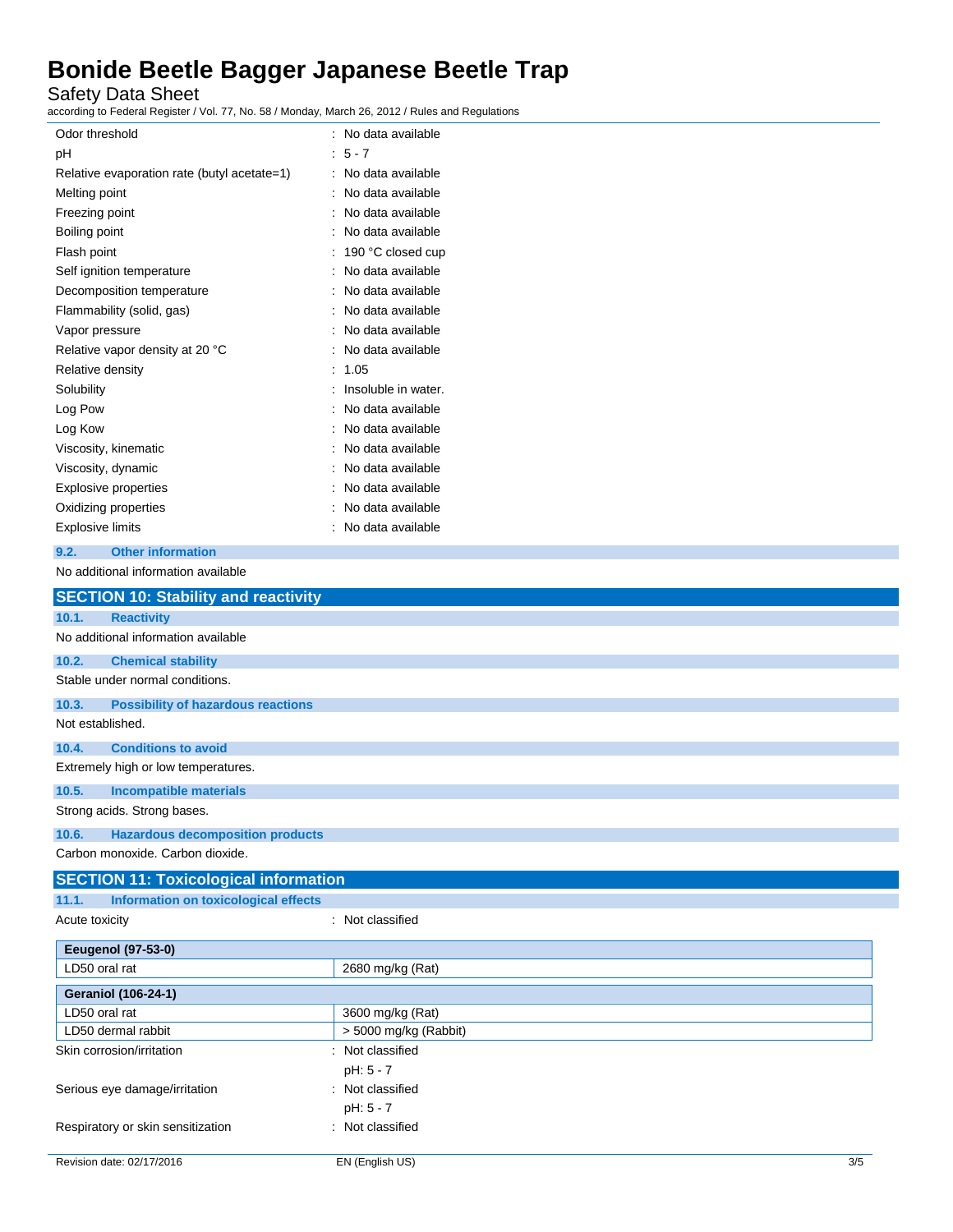Safety Data Sheet

according to Federal Register / Vol. 77, No. 58 / Monday, March 26, 2012 / Rules and Regulations

| : Not classified                                                    |
|---------------------------------------------------------------------|
| Not classified<br>÷.                                                |
|                                                                     |
| 3 - Not Classifiable                                                |
| : Not classified                                                    |
| : Not classified                                                    |
| : Not classified                                                    |
| : Not classified                                                    |
| : Based on available data, the classification criteria are not met. |
|                                                                     |

| <b>SECTION 12: Ecological information</b> |  |  |  |  |  |  |  |  |
|-------------------------------------------|--|--|--|--|--|--|--|--|
|-------------------------------------------|--|--|--|--|--|--|--|--|

### **12.1. Toxicity**

| Eugenol (97-53-0)              |                                      |
|--------------------------------|--------------------------------------|
| LC50 fish 1                    | 24 mg/l (96 h; Pimephales promelas)  |
| <b>Geraniol (106-24-1)</b>     |                                      |
| LC50 fish 1                    | > 9.8 mg/l (96 h; Brachydanio rerio) |
| EC50 other aquatic organisms 1 | 144 mg/l (Activated sludge)          |
| LC50 fish 2                    | $< 18.9$ mg/l                        |

#### **12.2. Persistence and degradability Bonide Beetle Bagger Japanese Beetle Trap**

| <b>BUILGE DECILE Dayger Japanese Decile Trap</b> |                                               |  |
|--------------------------------------------------|-----------------------------------------------|--|
| Persistence and degradability                    | Not established.                              |  |
|                                                  |                                               |  |
| Eugenol (97-53-0)                                |                                               |  |
| Persistence and degradability                    | Biodegradability in water: no data available. |  |
| <b>Geraniol (106-24-1)</b>                       |                                               |  |
|                                                  |                                               |  |
| Persistence and degradability                    | Readily biodegradable in water.               |  |
| ThOD                                             | 2.9 g O <sup>2</sup> /g substance             |  |

| 12.3.<br><b>Bioaccumulative potential</b> |                                                    |
|-------------------------------------------|----------------------------------------------------|
| Bonide Beetle Bagger Japanese Beetle Trap |                                                    |
| Bioaccumulative potential                 | Not established.                                   |
| <b>Eugenol (97-53-0)</b>                  |                                                    |
| Log Pow                                   | 2.27                                               |
| Bioaccumulative potential                 | Low potential for bioaccumulation (Log Kow $<$ 4). |
| <b>Geraniol (106-24-1)</b>                |                                                    |
| Bioaccumulative potential                 | No bioaccumulation data available.                 |

### **12.4. Mobility in soil**

No additional information available

| 12.5. | Other adverse effects |  |
|-------|-----------------------|--|
|       |                       |  |

Other information **CONFIDENTIAL CONFIDENT** Avoid release to the environment.

| <b>SECTION 13: Disposal considerations</b> |                                                                           |
|--------------------------------------------|---------------------------------------------------------------------------|
| 13.1.<br><b>Waste treatment methods</b>    |                                                                           |
| Waste disposal recommendations             | : Dispose in a safe manner in accordance with local/national regulations. |
| Ecology - waste materials                  | : Avoid release to the environment.                                       |
| <b>APARTMENT AT REA</b>                    |                                                                           |

### **SECTION 14: Transport information** In accordance with DOT

No dangerous good in sense of transport regulations